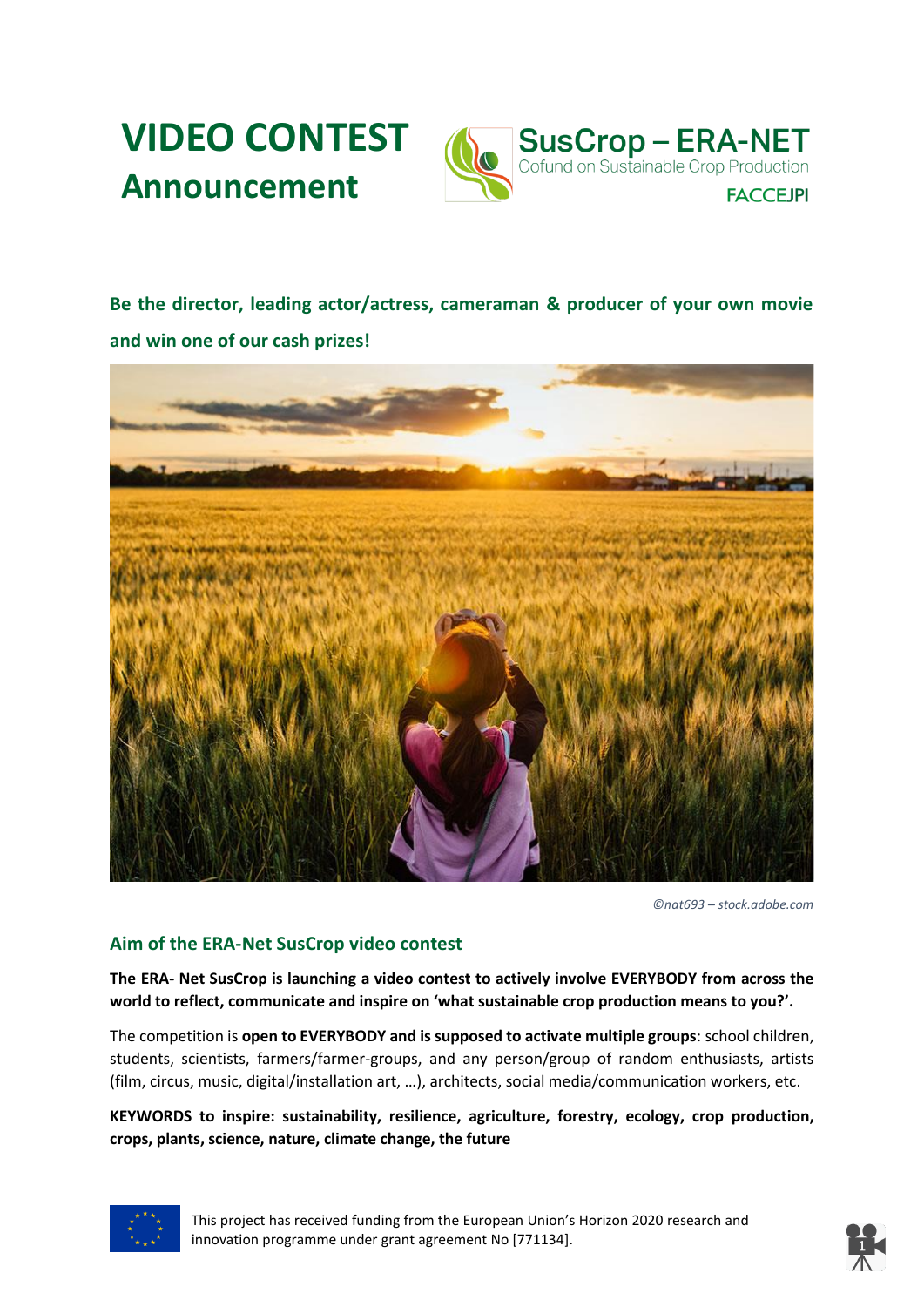**However, we invite any kind of video: be original, think out-of-the-box! What does sustainability in the area of crop production mean to you? How should agriculture look like in the future? Do you practice sustainability procedures in growing crops or ornamental plants in your environment (e.g. your garden or balcony)?**

## **ERA-Net SusCrop video contest general description**

**The video contest is divided into 4 categories:**

- **1. School children and students:** This category allows all children and students (<18 years) from primary and secondary schools to submit a video individually, in a group or as a school class activity under the supervision of parents or a teacher;
- **2. Education/research institutes/academia:** This category includes students and scientists (>18 years) (bachelor, master or PhD students; post-doc; professor; …) from any field or discipline studying/working at (public) research institutes and/or academia to submit a video individually or in a team;
- **3. Farmers' everyday life:** This category is for individual farmers or any kind of farmer-group willing to send us a video message and show us their everyday life or view on the future;
- **4. Open:** Any person or group of random enthusiasts, artists (film, theatre, circus, dance, music, books, digital/installation art, …), (landscape) architects, social media/communication workers and more, eager to be creative, out-of-the-box and inspirational.



*©Drobot Dean - stock.adobe.com*

#### **12 Cash prizes will be awarded to the best submissions from across the world**

- $-$  1<sup>st</sup> category: 3 prizes (1<sup>st</sup> 500 €, 2<sup>nd</sup> 300€ and 3<sup>rd</sup> 200€);
- 2<sup>nd</sup> category: 3 prizes (1<sup>st</sup> 500 €, 2<sup>nd</sup> 300€ and 3<sup>rd</sup> 200€);
- $-$  3<sup>rd</sup> category: 3 prizes (1<sup>st</sup> 500 €, 2<sup>nd</sup> 300€ and 3<sup>rd</sup> 200€);
- $-$  4<sup>th</sup> category: 3 prizes (1<sup>st</sup> 500 €, 2<sup>nd</sup> 300€ and 3<sup>rd</sup> 200€).

All competing videos from all 4 categories must be submitted to Nikki De Clercq [\(nikki.declercq@ilvo.vlaanderen.be\)](mailto:nikki.declercq@ilvo.vlaanderen.be) via WeTransfer [\(https://wetransfer.com/\)](https://wetransfer.com/). The successful transfer of your video will be confirmed by a short email. The video will eventually be uploaded by us onto a YouTube Channel.

#### **Technical specifications**

- Preferably the video is in landscape mode, saved as .mov or .mp4 file.
- The **length of the videos** should be **minimum 90 seconds and maximum 3 minutes**. All types of videos are allowed, so take out your smartphone and start shooting! We don't expect them to be professional.
- Videos should be created in English. Videos in other languages are welcome but they should include English subtitles or be understandable based on the video images, music etc.